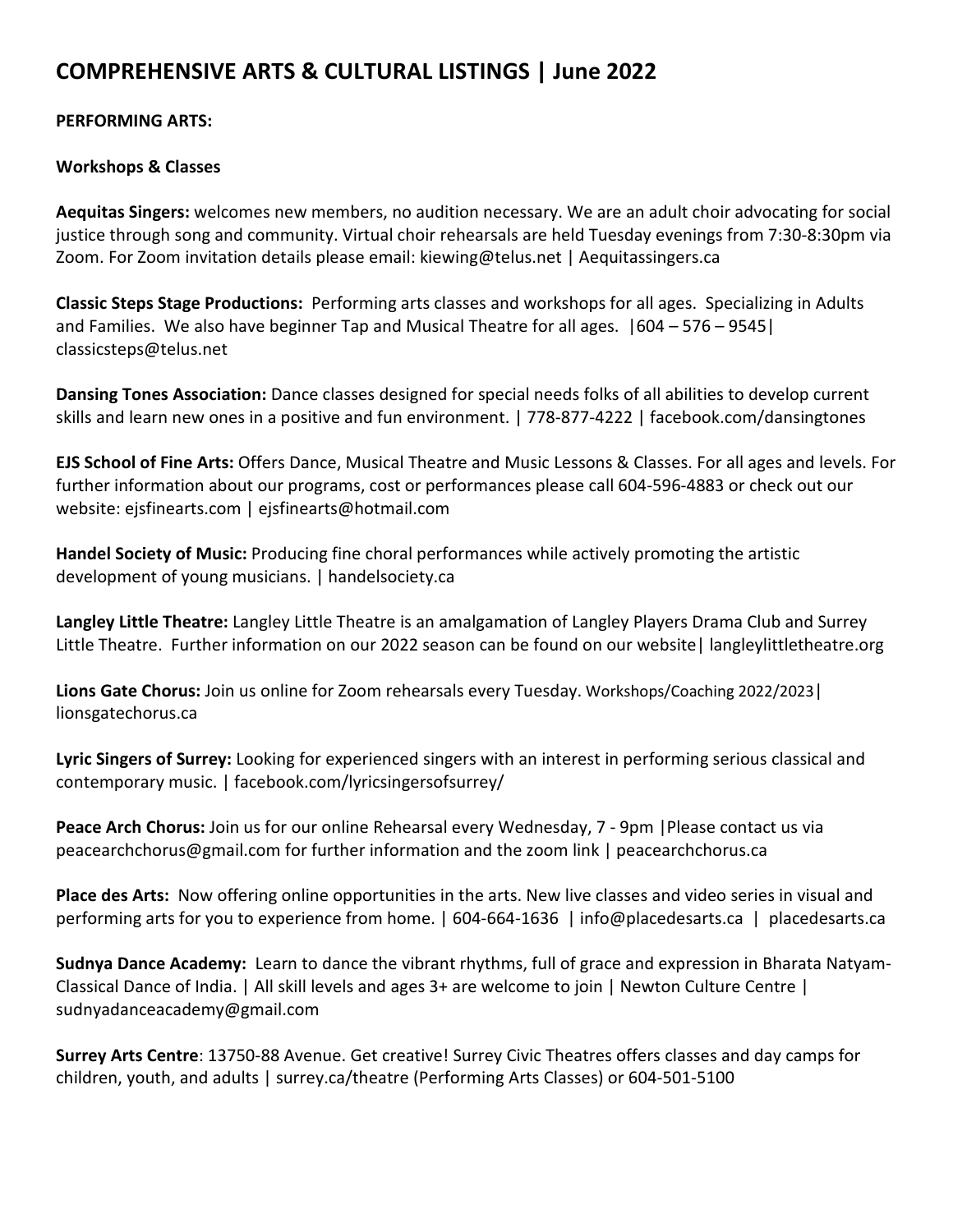**Surrey International Folk Dancing Society:** Enjoy moving to music by learning dances from around the world. Join us in person on Thursday evenings at Walnut Road Elementary School in Fleetwood, or online on Monday afternoons. All the details are on the website at surreyfolkdance.org

**The British Columbia Girls Choir-** Our program teaches vocal excellence, the value of teamwork and selfdiscipline. For further information: bcgirlschoir.org

**The Maple Leaf Singers:** invites you to join our dynamic show chorus. We perform a varied repertoire, including Broadway & movie musical numbers; gospel, folk, classical, swing, rock, and pop hits. Practices run Mondays, 7:30 –10pm at Burnaby Lake Pavilion | 778-245-4445 or joinus@mapleleafsingers.com | mapleleafsingers.com

**Westcoast Harmony Chorus:** Welcoming new members at all experience levels. We are BACK to IN PERSON rehearsals, guests are welcome and encouraged to participate! Contact membership@westcoastsings.com and or visit www.westcoastsings.com to learn more!

# **PERFORMING ARTS:**

#### **Shows**

**Bell Performing Arts Centre***: The Rocket Man – A Tribute to Elton John, with opening act The Piano Man - A Tribute to Billy Joel*. | http://www.bellperformingartscentre.com/ |7:30pm, Jun 30 | Bell Performing Arts Centre

**Blue Frog Studios:** Live concerts with audiences as well as virtually live shows you can watch from home. For show times and to purchase a live ticket or virtual ticket, check out our website. For further info contact tickets@bluefrogstudios.ca | 1328 Johnston Road, White Rock | bluefrogstudios.ca

**Fraser Valley Musical Theatre:** *Anything Goes* has played on Broadway, London's West End, across North America, and now comes to our stage! Lyrics & music written by Cole Porter. | https://fvgss.org/anythinggoes/ | Jun 30 – Jul 10 |Surrey Arts Centre

**Pivot Theatre:** Last chance to see My Blue Heaven! My Blue Heaven has been submitted for the Fraser Valley Zone Festival - if you didn't get a chance to see it at the Newton Cultural Centre, here's your final chance to enjoy a very fun show! | Tickets: \$25 - pivottheatre.ca |Jun 16, 7:00 pm |Theatre in the Country, 5708 Glover Road

**Surrey City Orchestra:** June 4th: Enjoy all your favourite opera arias, and selections from West Side Story, in an intimate setting, featuring guest soloists, along with musicians of the Surrey City Orchestra. Tickets. https://www.eventbrite.ca/e/opera-lite-tickets-310059555477

**White Rock Players Club:** presents *Over the River and Through the Woods* written by Joe DiPietro. The play is a touching story about intergenerational relationships, deep familial love, and the inevitable little heartbreaks that occur as time passes and children grow. |whiterockplayers.ca |Jun 1 - 18 | The Playhouse 1532 Johnston Road, White Rock

**VISUAL ARTS:** 

**Call for Entry**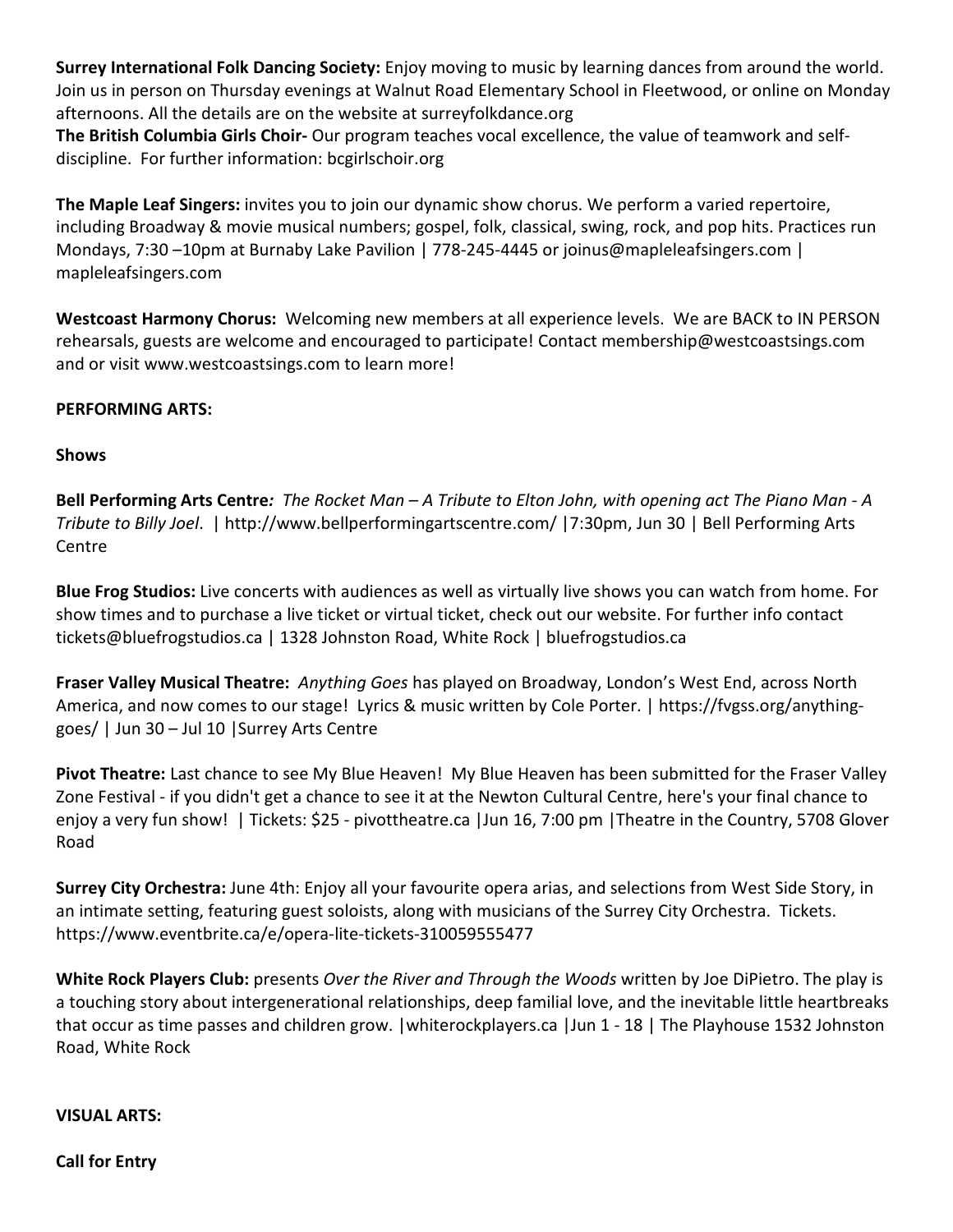**Arts Council of Surrey:** Artist call for Solo, Duo, or Group Exhibitions. Current ACS members are invited to submit a Request for an Art Exhibition in the Arts Council of Surrey Gallery for 2023. For more information on how to apply or for an application package, email us at info@artscouncilofsurrey.ca |Free to apply |Deadline Sept 30, 2022

**City of Surrey Archives:** COVID-19 Collection Call! Help Tell Surrey's Story. We're looking for your help to keep Surrey's history alive through historical donations. If you have items to donate, please contact the Archivist |604-502-6458 | archives@surrey.ca

**Federation of Canadian Artists:** Open International Call for our Annual International Representational Juried Exhibition. Accepted artists exhibit in-gallery, online, and feature in a print exhibition catalogue. \$1000 Grand First Place Prize. | artists.ca |Deadline July 15, 2022

**Fleetwood Public Library:** Call for Artists – Free display space for BC artists | 604-598-7346 | Croberts@surrey.ca

**Fort Gallery:** Open Call for our annual juried exhibition: *What we leave behind*. This year, the gallery is inviting submissions from artists that envision the legacies we leave to future generations. http://www.fortgallery.ca/call-for-submissions.html | Fort Gallery | Deadline Jul 4, 2022

**Mind and Matter Gallery: Call for Artists –** Artists are invited to submit their creations to be a part of the rotating monthly displays. To apply provide a biography as well as a few photos of the art to be displayed. | 604-536-6460 | mary@mindandmatterart.com

**Port Moody Arts Centre:** The gallery accepts exhibition proposals year-round, from groups and individuals in all media and subject matter. Proposals are reviewed twice per year by the Port Moody Arts Centre Gallery Committee. For further details: pomoarts.ca | 604-931-2008

**Surrey Art Gallery:** Welcomes proposals from artists and guest curators. Your package will be acknowledged when received. Check the gallery website for limited hours of operation | surrey.ca/artgallery

# **VISUAL ARTS:**

# **Workshops & Classes**

**EJS School of Fine Arts:** provides students of all ages with the opportunity to explore the visual arts by a hands-on approach to painting, drawing, sculpture, mixed media and more! For further info: 604-596-4883 or check out our website: ejsfinearts.com | ejsfinearts@hotmail.com

**Fraser Valley Quilters Guild:** brings the joy of quilting to the public by way of shows, displays, and demonstrations, as well as bringing ideas and learning experiences to the members through workshops, guest speakers, and demonstrations. For upcoming events check out our website: fvqg.org

**Langley Arts Council: Free Art Critique -** To register email admin@langleyarts.ca and ask to be added to the Art Critique Mailing List. Once on this list, you will be emailed instructions on how to join each critique during the week prior to the event. Last Monday of every month.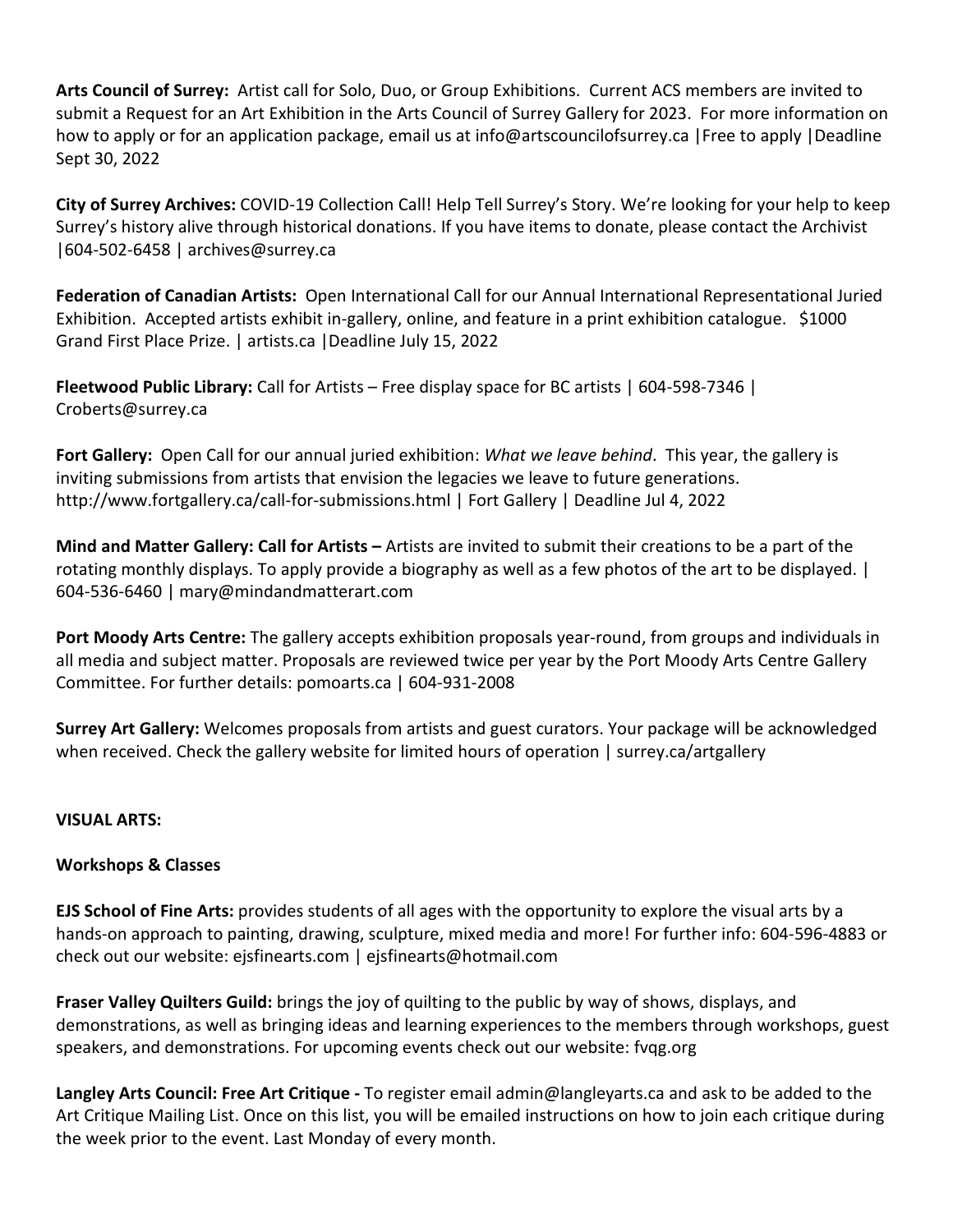**Langley Camera Club:** Virtual Zoom meetings with 40 to 50 fellow photography enthusiasts. See their calendar on their website for scheduled meetings | langleycameraclub.ca

**Studio Seventy Three:** Create a soap dish/sun catcher or a small dish/sun catcher at home! Our \$15 Take Home Kit includes everything you need to create your masterpiece. Finished product must be returned to our studio to be fused and then picked up once finished. | 778 - 565 - 5095 | studioseventythree.ca

**Surrey Art Gallery:** Explore your creative side by taking an art course, camp, or workshop! We offer studio instruction in a variety of media from introductory to advanced levels and for all age ranges: preschoolers, children, youth, and adults. Our instructors are experienced art educators and many are also practicing artists. | Call 604-501-5566 for further info visit the learning section of our website at surrey.ca/artgallery

**Surrey Photography Club**: Check our website for competitions, demonstrations, meetings and ongoing events. |president.surreyphoto@gmail.com | surreyphotographyclub.com

#### **VISUAL ARTS:**

#### **Events & Exhibits**

**Arts Council of Surrey:** ACS In-person and Online Galleries feature artist Lou James' exhibit *The Movement of*  Life | Jun 1 – 28, 2022 | Open with restrictions | 604-594-2700 | artscouncilofsurrey.ca

**Darts Hill Garden Park:** Presents *"Panoply"* Z.inc Artist Collective's temporary outdoor exhibition. Z.inc and invited artists create unique installations that contemplate the dynamic bond between art, nature and people. |www.dartshill.ca |May 6 – Jul 31| zincartcollective.ca| Darts Hill Garden Park

**Richmond Arts Coalition:** Exhibition – *John Rosenthal*. This exhibition will feature colourful landscape paintings of Richmond scenes, presented upon skateboards. | Jun 14 – Aug 9 | 6911 No. 3 Road | Mon - Fri 9:00am - 5:00pm | Richmond City Hall Galleria

**South Delta Artists Guild**: Presents *Oil & Water,* our 17th Annual Juried Show. Open Call Juried Show. Awards Reception June 2nd. | southdeltaartistsguild.com | Jun 2 – 26 |Gallery 1710

**South Surrey/White Rock Art Society:** presents "*Captivating Canvases".* Opening reception with light refreshments June 4 from 2 - 4 pm. "Captivating Canvases" has Linda Morris, Audrey Bakewell, Eileen Fong and Catherine Sheppard with oils, pastels, watercolours and acrylics for sale. | Jun 2 - 26<sup>th</sup>| Landmark Pop-up Town Gallery

**Surrey Art Gallery:** Jun 18–Aug 14 Mere Phantoms: Shadows Without Borders, a mobile interactive shadow installation that travelled to refugee camps, squats, and settlements in Athens and Istanbul; Jun 18–Aug 14; Charles Campbell: Black Breath Archive, an audiovisual exhibition that cultivates intergenerational exchanges and solidarities within Black communities; To Jul 24 ARTS 2022, Arts Council of Surrey's annual juried exhibition showcasing a range of artworks from local artists; Jun 18–ongoing Atheana Picha: Echoes, window mural celebrates the cultural importance of Coast Salish mountain goat horn bracelets**.**| 13750-88 Ave |604- 501-5566 | surrey.ca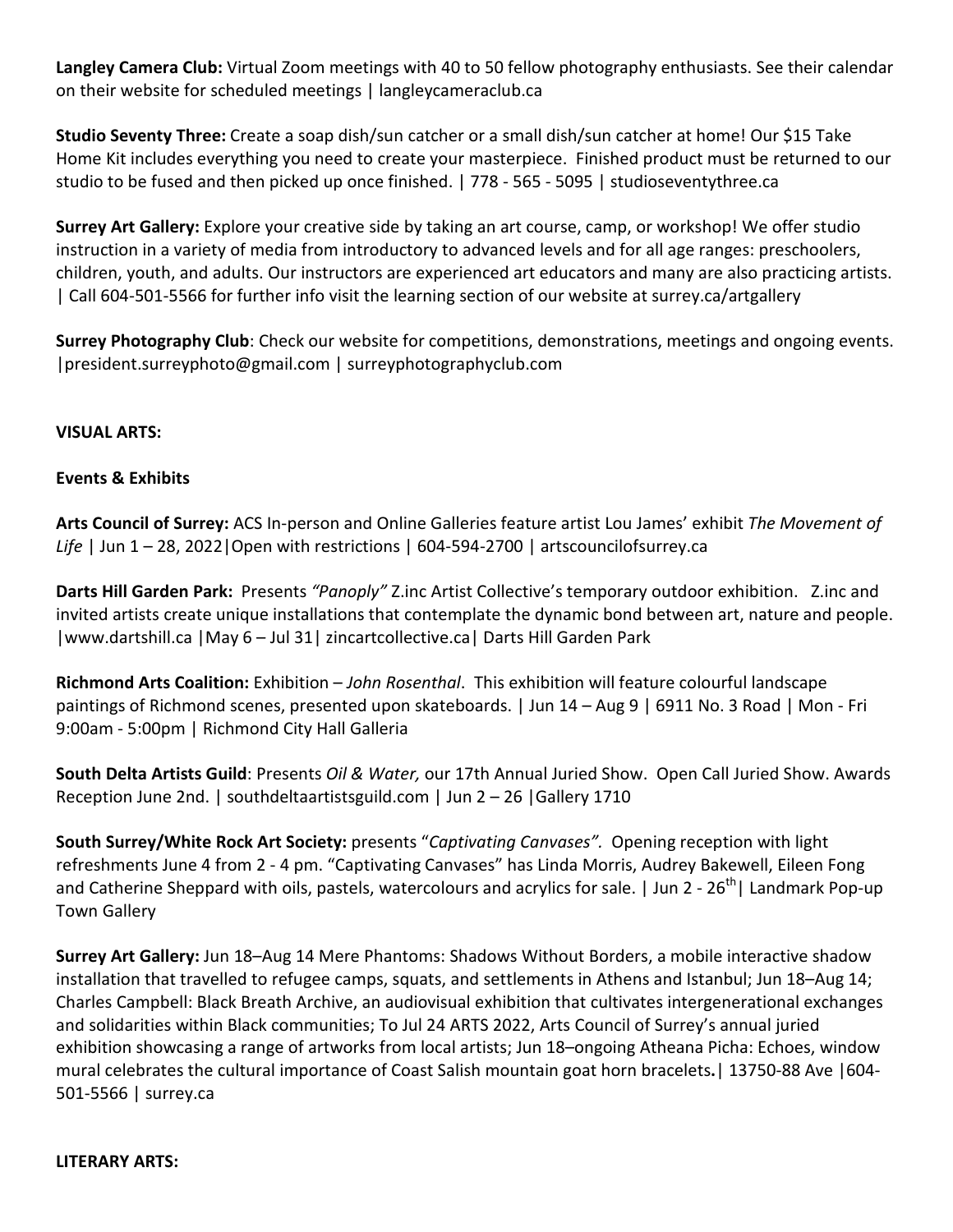**Canadian Authors BC:** Open Mic on Zoom, open to members and non-members. To take part, send an email to VANpresident@canadianauthors.org. First come first served.

**Cloudscape Comics Society** hosts weekly social gatherings on Wednesdays at 7:30 PM that are open to all adults interested in drawing comics. Everyone is invited! Meetings are currently alternating between online and in person. For more info, check out our website https://www.cloudscapecomics.com/events/

**Federation of BC Writers:** promotes excellence and professionalism in the literary arts in BC and supports both established and emerging writers in BC. Check out our website for upcoming events, writing contests, and workshops. | bcwriters.ca

**Octopus Spirit Journal:** Writers and artists are invited to submit their work to be published in our peerreviewed online journal. Priority is given to Indigenous and BIPOC submissions, and is student centered. |octopusjournal.com

**Royal City Literary Arts Society:** New members welcome! Annual membership fee \$35. Check out upcoming events and contest news at rclas.com | Join us on Facebook

**Surrey Libraries:** Online Creative Writing Workshop on Memoir (with Robert O'Brien). Robert has recently published his own memoir, Just One More Drive: The True Story of a Stuttering Homosexual and His Race Car and will share his expertise. This program is for ages 14+. Pre-registration is required surreylibraries.ca |Wed Jun 8 | 6:00 pm - 7:00 pm | Digital Branch

**Surrey Muse Gatherings:** Check website for current updates and events due to the pandemic. Each gathering features an author, poet, and a performer/artist at varying levels, followed by an open mic session. | Online | Donations welcome| 4th Fri of every month except Dec | 5:30 – 7:00 pm | surreymuse.wordpress.com

**White Rock & Surrey Writers' Club:** We meet monthly. New members always welcome. There is a membership fee. Members invited to submit poetry or prose for a published anthology. Deadline July 20th. Details? Phone Don at 604-535-5982 or Karen at 604-541-7441.

# **COMMUNITY:**

**Fort Gallery:** Open Call for Submissions. We are seeking proposals for solo/group exhibitions and exhibitions organized by artists, independent curators or collectives for our Oct 2022- Dec 2023 programming year. Exhibitions run 6-8 weeks | Margaret.Campbell@fortgallery.ca |Fort Gallery | Deadline Jun 30, 2022

**Newton BIA:** We are pleased to announce Car Free Day Surrey, which will take over 137th Street (between 72A Ave & 74 Ave) & transform the street into a pedestrian paradise with multiple stages, artisan vendors, local merchants, food pavilions & family friendly fun! Rain or Shine. |newtonbia.com | Sat. June 11th, 2022 |Noon - 8pm

**Newton Cultural Centre:** Offers rental space in our Black Box Theatre, Gallery and Conference Room. Suitable for workshops, classes, rehearsals and performances etc. Currently the facility is open for limited activity. Please contact us if you have any questions. | 13535-72 Avenue, Surrey | 604-594-2700 | artscouncilofsurrey.ca